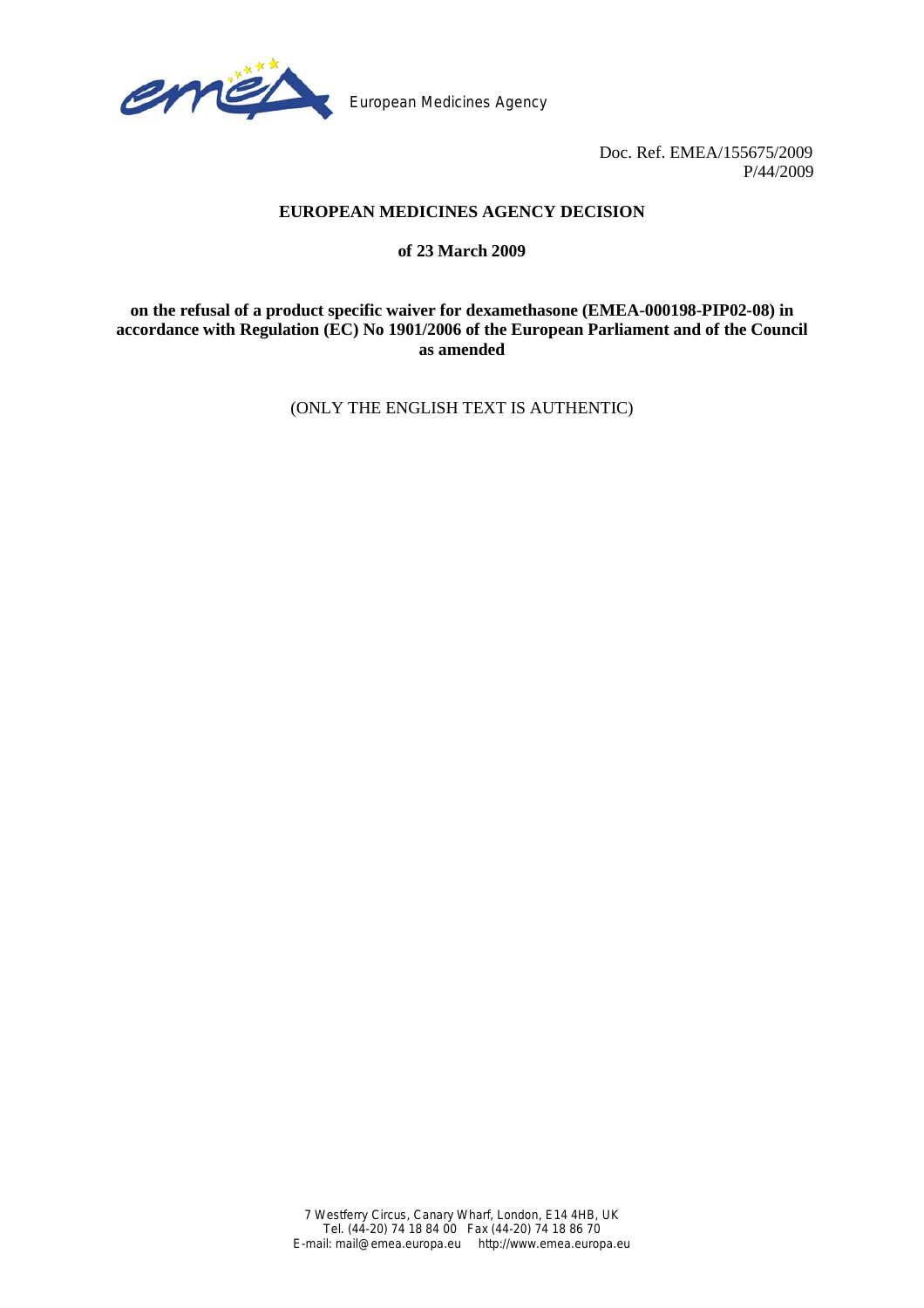# **EUROPEAN MEDICINES AGENCY DECISION**

#### **of 23 March 2009**

#### **on the refusal of a product specific waiver for dexamethasone (EMEA-000198-PIP02-08) in accordance with Regulation (EC) No 1901/2006 of the European Parliament and of the Council as amended**

THE EUROPEAN MEDICINES AGENCY,

Having regard to the Treaty establishing the European Community,

Having regard to Regulation (EC) No 1901/2006 of the European Parliament and of the Council of 12 December 2006 on medicinal products for paediatric use as amended and amending Regulation (EEC) No. 1768/92, Directive 2001/20/EC, Directive 2001/83/EC and Regulation (EC) No 726/2004<sup>1</sup>,

Having regard to Regulation (EC) No 726/2004 of the European Parliament and of the Council of 31 March 2004 laying down Community procedures for the authorisation and supervision of medicinal products for human and veterinary use and establishing a European Medicines  $A$ gency<sup>2</sup>,

Having regard to the application submitted by Allergan Pharmaceuticals Ireland on 7 November 2008 under Article 13 of Regulation (EC) No 1901/2006 as amended,

Having regard to the Opinion of the Paediatric Committee of the European Medicines Agency, issued on 6 February 2009 in accordance with Article 13 of Regulation (EC) No 1901/2006 as amended,

Having regard to Article 25 of Regulation (EC) No 1901/2006 as amended,

#### WHEREAS:

- (1) The Paediatric Committee has given an opinion on the refusal of a product specific waiver,
- (2) It is therefore appropriate to adopt a Decision refusing a waiver.

l

 $^{1}$  OJ L 378, 27.12.2006, p.1

<sup>2</sup> OJ L 136, 30.4.2004, p. 1

EMEA/155675/2009 Page 2/5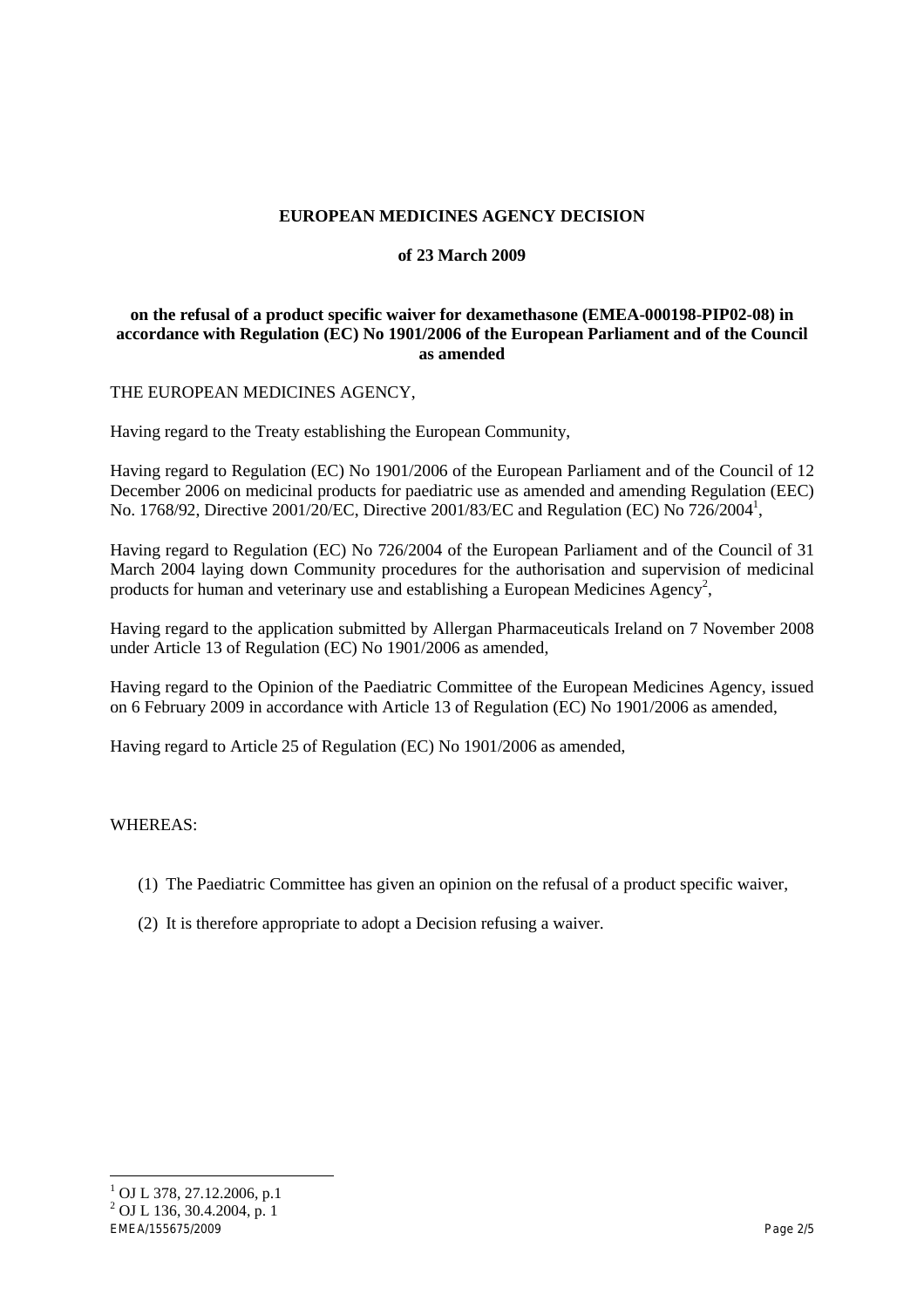# *Article 1*

A waiver for dexamethasone, intravitreal implant in applicator, intravitreal use, the details of which are set out in the Opinion of the Paediatric Committee of the European Medicines Agency annexed hereto, together with its appendices, is hereby refused.

# *Article 2*

This decision is addressed to Allergan Pharmaceuticals Ireland, Castlebar Road, County May, 00000 Westport, Ireland.

Done at London, 23 March 2009

For the European Medicines Agency Thomas Lönngren Executive Director

(Signature on file)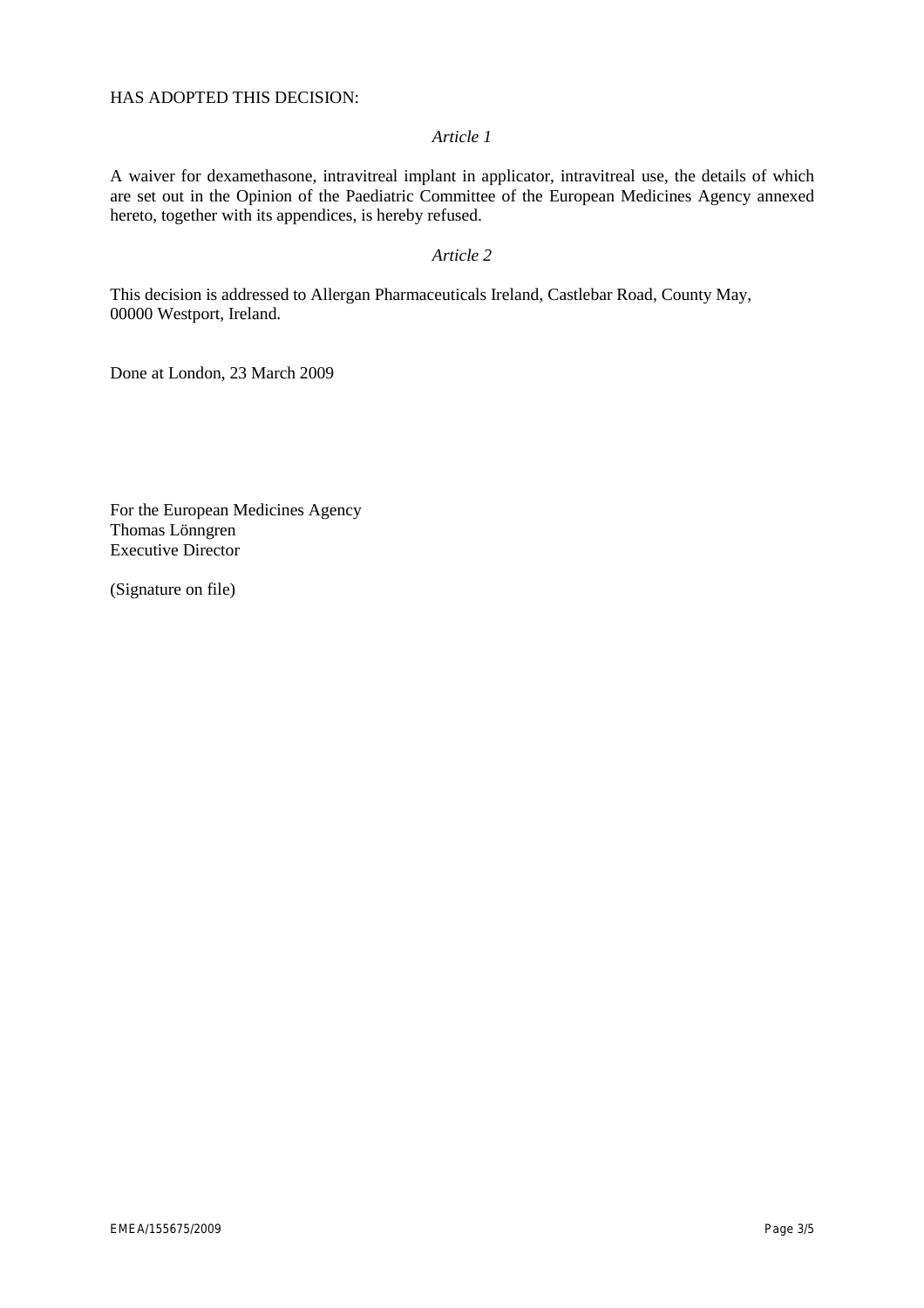

European Medicines Agency *Pre-authorisation Evaluation of Medicines for Human Use*

> Doc. Ref. EMEA/PDCO/62336/2009 EMEA- 000198-PIP02-08

# **OPINION OF THE PAEDIATRIC COMMITTEE ON THE REFUSAL OF A PRODUCT-SPECIFIC WAIVER**

#### **Scope of the application**

Active substance: Dexamethasone

Condition(s): Chronic non-infectious intermediate or posterior uveitis

Pharmaceutical form(s): Intravitreal implant in applicator

Route(s) of administration: Intravitreal use

Name/corporate name of the waiver applicant: Allergan Pharmaceuticals Ireland

#### **Basis for opinion**

Pursuant to Article 13 of Regulation (EC) No 1901/2006 as amended, Allergan Pharmaceuticals Ireland submitted to the EMEA on 7 November 2008 an application for a product-specific waiver on the grounds set out in Article 11 of said Regulation for the above mentioned medicinal product.

The procedure started on 11 December 2008.